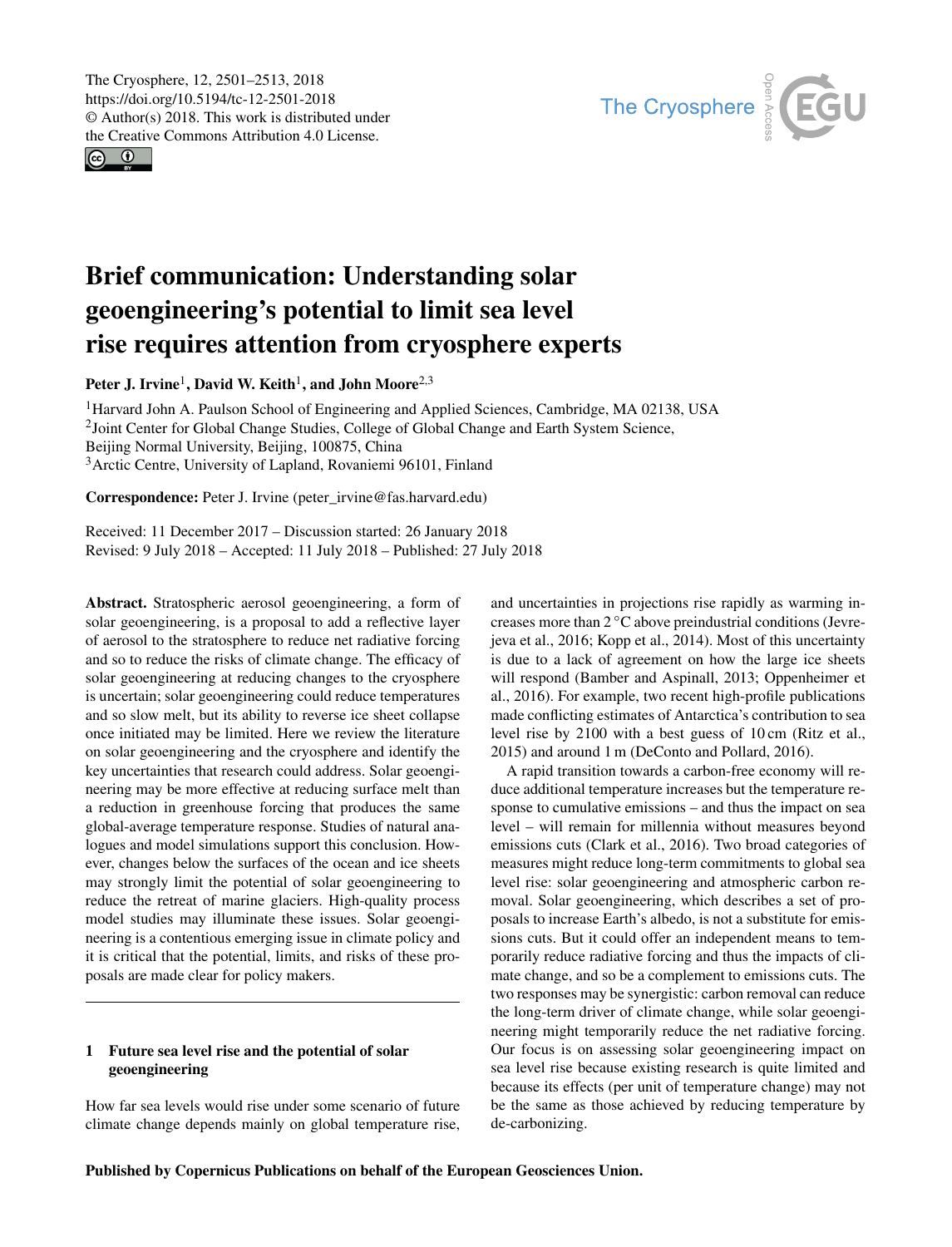The human, environmental, and financial costs of sea level rise are substantial. The rapidly rising concentration of population and infrastructure in coastal cities means that costs of flooding without adaptation measures are projected to be USD 50 trillion per year by 2100, while coastal protection would cost USD 15–70 billion per year (Hinkel et al., 2014). One important consideration is that sea level rise is not globally uniform, due to a combination of local factors: glacial isostatic adjustment and ground water extraction resulting in local vertical land movement, the self-gravitational influence of mass loss from the large ice sheets, and changes in ocean dynamics and rates of volume expansion of warming sea water. Taking all these together, Jevrejeva et al. (2016) find that 80 %–90 % of global coastlines will experience sea level rises about twice as large as the global ocean average.

Whilst some, including one of the authors (Keith), have been working on solar geoengineering for decades, more than 10 times as many articles have been published on the topic since 2007 than before. Whilst many proposals for solar geoengineering have been made, work now focuses on a few of the more likely candidates. Marine cloud brightening, a proposal to increase the albedo of marine stratocumulus by releasing sea salt aerosols from ships (Latham, 1990); cirrus cloud thinning, a proposal to suppress cirrus cloud persistence, and hence reduce their warming effect, by releasing ice nuclei to encourage the formation of larger, shorter-lived ice crystals (Mitchell and Finnegan, 2009); and stratospheric aerosol geoengineering, a proposal to release aerosol particles into the stratosphere to create a persistent reflective aerosol layer scattering a small fraction of incoming light back to space (Budyko, 1977). Of these proposals, stratospheric aerosol geoengineering is the most likely to be technically achievable. Releasing a few teragrams of material per year into the lower tropical stratosphere ( $\sim$  20 km) would produce an aerosol layer with global coverage. Multiple, independent feasibility assessments of the proposal conclude that this could be achieved at a cost of the order of USD 1 billion per teragram using high-altitude jets (McClellan et al., 2012; Moriyama et al., 2016; Robock et al., 2009). The clouds and aerosols chapter of the last IPCC report concluded that "there is medium confidence that stratospheric aerosol [geoengineering] is scalable to counter the [radiative forcing] from increasing [greenhouse gases (GHGs)] at least up to approximately 4 W m−<sup>2</sup> [approximately the forcing of a doubling of CO<sub>2</sub> concentrations]" (Boucher et al., 2013). For this reason, here we focus on stratospheric aerosol injection and unless otherwise stated, solar geoengineering will hereafter refer to stratospheric aerosol geoengineering only.

The tens of climate model studies of solar geoengineering prior to 2013 were summarized in the last IPCC report (Boucher et al., 2013): "models consistently suggest that [solar geoengineering] would generally reduce climate differences compared to a world with elevated GHG concentrations and no [solar geoengineering]; however, there would also be residual regional differences in climate (e.g., temperature and rainfall) when compared to a climate without elevated GHGs". This reduction in the magnitude of many climate trends means that solar geoengineering may offer a means to reduce the risks of climate change (Keith and Irvine, 2016).

Beyond its effect on climate (which will be discussed in more depth below), stratospheric aerosol injection would have a number of side effects (Irvine et al., 2016). Simulations of stratospheric sulfate aerosol injection (the most commonly analyzed scenario of stratospheric aerosol geoengineering) consistently show that it would lower ozone concentrations, delaying the recovery of the ozone hole by a number of decades (Pitari et al., 2014; Tilmes et al., 2012). As well as scattering light back to space, the stratospheric aerosol cloud would also scatter light downwards, shifting the balance of direct to diffuse light, which could boost plant productivity but would reduce the efficiency of concentrating solar power plants (Kravitz et al., 2012). The aerosols would also absorb radiation, warming the stratosphere and affecting stratospheric chemistry and dynamics (Tilmes et al., 2009). The magnitude of these side effects will depend on the properties of the injected aerosols, and alternatives to sulfate particles may have substantially reduced side effects (Keith et al., 2016).

In its seminal 2009 report (Shepherd et al., 2009), the United Kingdom's Royal Society predicted that the social and political challenges posed by solar geoengineering would be far greater than the technical ones. Its potentially low cost could mean that individual nations or very wealthy individuals could have the resources to deploy solar geoengineering (Weitzman, 2014). The global impacts of any largescale deployment could be the source of international tension and poses a serious challenge for international governance (Victor, 2008).

Technical analyses and climate model simulations suggest solar geoengineering may offer a means to reduce the risks of climate change but it would also introduce new risks, both physical and sociopolitical. A robust understanding of the potential and limits of solar geoengineering as a means to reduce climate risks is a necessary, but not sufficient, basis for a much broader discussion of this idea. This study aims to highlight the key questions around the sea level rise response to solar geoengineering that only the sea level and cryosphere community will be able to resolve. In Sect. 2, we provide a brief review of studies into the sea level rise response to solar geoengineering, noting the methodological shortcomings and gaps in the literature. In Sect. 3, we evaluate how the effects of solar geoengineering and a reduction in GHG forcing on sea level rise could differ, discussing its potential effects on thermosteric sea level rise, surface mass balance, and on ocean-driven melt of ice shelves and discharge from marine glaciers. In Sect. 3.2 we make an initial assessment on the relative efficacy of solar geoengineering as seen in the Geoengineering Model Intercomparison Project (GeoMIP).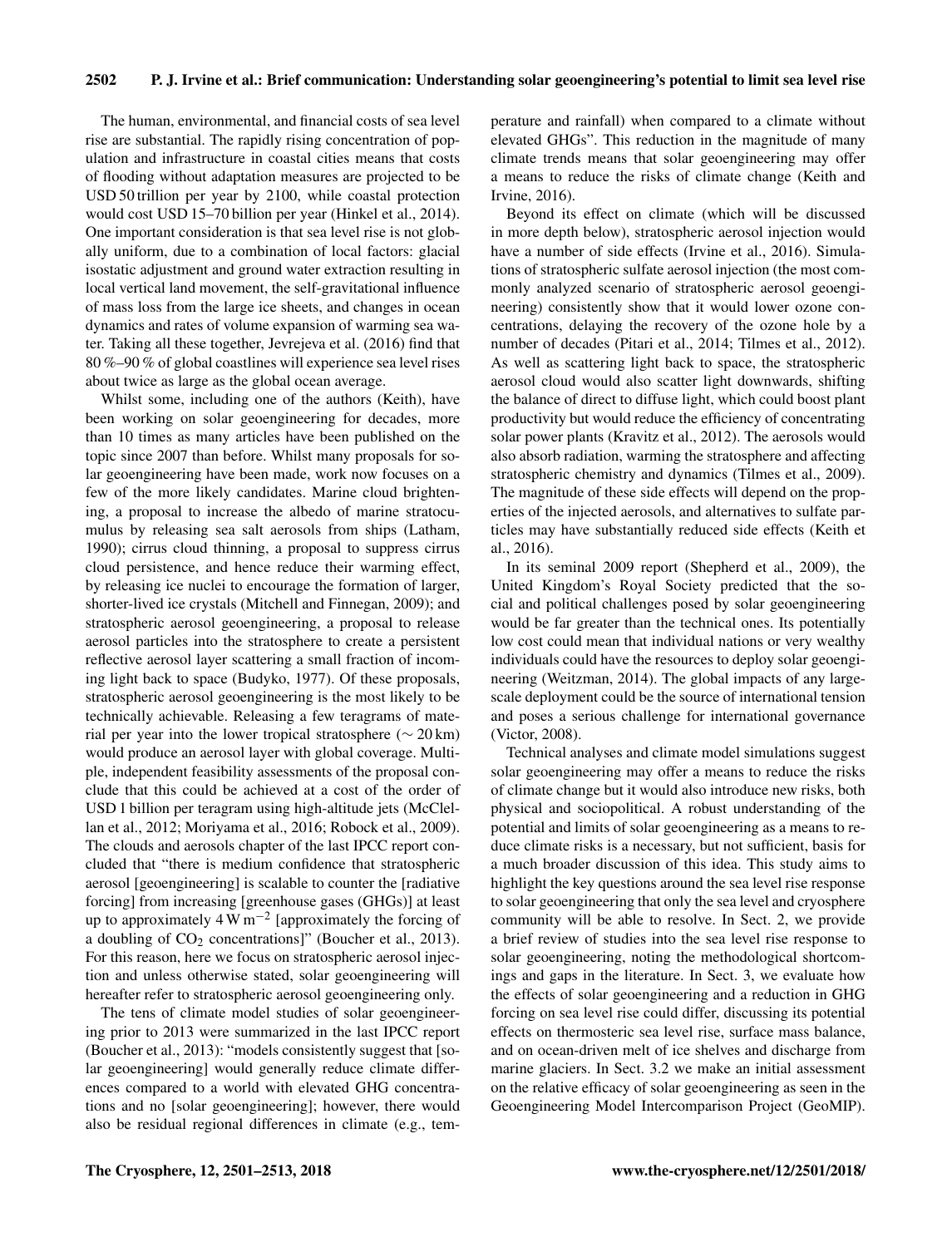In Sect. 4, we summarize the results briefly and make a number of recommendations for research.

## 2 Critical review of existing literature on solar geoengineering and sea level rise

As solar geoengineering would reduce temperatures across the world, offsetting some of the warming from elevated GHG concentrations, it is clear that to first order it would reduce both the thermal expansion of the oceans and the melting of land ice. Wigley (2006), Moore et al. (2010), and Irvine et al. (2012) illustrate this using simple models of the sea level rise response to a range of solar geoengineering scenarios. Moore et al. (2010) used a semiempirical model relating radiative forcing to sea level calibrated by tide gauge data from the past 200 years to evaluate a range of different forms of solar geoengineering. Wigley (2006) and Irvine et al. (2012) adapted the simple models used in the Intergovernmental Panel on Climate Change Third and Fourth Assessment Reports, respectively, to evaluate a range of different levels of cooling from solar geoengineering. Moore et al. (2015) used the relationship observed between sea surface temperatures and Atlantic hurricanes to evaluate the effects of solar geoengineering on storm surges along the east coast of North America.

In addition to these studies with models of reduced complexity, there have been a few studies employing glacier and ice sheet models. Irvine et al. (2009) conducted a study of the response of the Greenland Ice Sheet to a range of idealized and fixed scenarios of solar geoengineering deployment using the GLIMMER ice dynamics model driven by temperature and precipitation anomalies from a climate model and found that under an idealized scenario of quadrupled CO<sup>2</sup> concentrations solar geoengineering could slow and even prevent the collapse of the ice sheet. Applegate and Keller (2015) used a simplified ice dynamics model driven by an Earth system model of intermediate complexity to evaluate the response of the Greenland Ice Sheet to scenarios of future GHG emissions and solar geoengineering deployment. They found that whilst solar geoengineering could slow or halt melting, there is strong hysteresis and restoring temperatures would not lead to a rapid recovery of the ice sheet. Zhao et al. (2017) evaluate the response of the 94 000 high-mountain Asia glaciers using an empirical model based on each glacier's median elevation sensitivity to changes in only temperature and precipitation. Under scenarios in which solar geoengineering halts regional temperature increases, 30 % of present-day glaciated area will still be lost this century due to the glaciers being out of balance with present-day climate.

These studies illustrate that if solar geoengineering were deployed it could reduce the rate of sea level rise substantially compared with greenhouse forcing alone. However, all studies to date have employed simplified global models. Thus these studies miss out on some of the fundamental differences between scenarios of climate change with and without solar geoengineering.

Whilst increasing the planetary albedo would undoubtedly cool the climate, the effects of a reduction in incoming light differ substantially from the heat-trapping effects of GHG forcing. GHG forcing acts more or less uniformly, whereas solar forcing acts only when the sun is up. Offsetting the GHG forcing with solar forcing would therefore produce seasonal, diurnal, and latitudinal differences in radiative forcing.

Furthermore, solar forcing acts primarily on the surface whereas GHG forcing acts most strongly on the middle troposphere where infrared radiation escapes to space. As a result, solar forcing reduces the intensity of the hydrological cycle more strongly than a reduction in GHG forcing that produces the same top-of-the-atmosphere radiative forcing. Bala et al. (2008) evaluated the sensitivity of the global hydrological cycle, finding a 2.4 % K<sup>-1</sup> change in global mean precipitation for solar forcing and only a  $1.5\%$  K<sup>-1</sup> for CO<sub>2</sub> forcing. They note that insolation changes result in relatively larger changes in net radiative fluxes at the surface than  $CO<sub>2</sub>$ forcing, resulting in larger changes in sensible and latent heat fluxes.

Beyond this fundamental difference in the climate response to solar forcing, some stratospheric aerosols, particularly sulfuric acid, the most important single proposal, have significant near-infrared absorption bands that would result in a warming of the stratosphere. This warming would have dynamic implications, for example McCusker et al. (2015) find significant changes in circulation in the Antarctic stratosphere, which propagates down to affect surface winds and the mixing of waters around Antarctica.

These differences between GHG and shortwave forcing matter for making predictions of the surface mass balance of glaciers and ice sheets: melting of ice peaks during the day in summer when it is most sensitive to changes in surface energy balance, changes in snowfall amount, and seasonality would affect glacier mass balance, and solar geoengineering would alter atmospheric and oceanic circulation patterns, which can affect the upwelling of warm waters around ice shelves, weakening them. In the following sections we will identify how solar geoengineering could affect these factors and identify the most pressing uncertainties.

#### 3 Response of sea level rise to solar geoengineering

In this section we evaluate the potential effects of solar geoengineering on the various contributions to sea level rise, addressing thermosteric sea level rise, surface mass balance, and ice shelf collapse and dynamic mass loss. In making this evaluation we aim to bring to light to two overarching questions.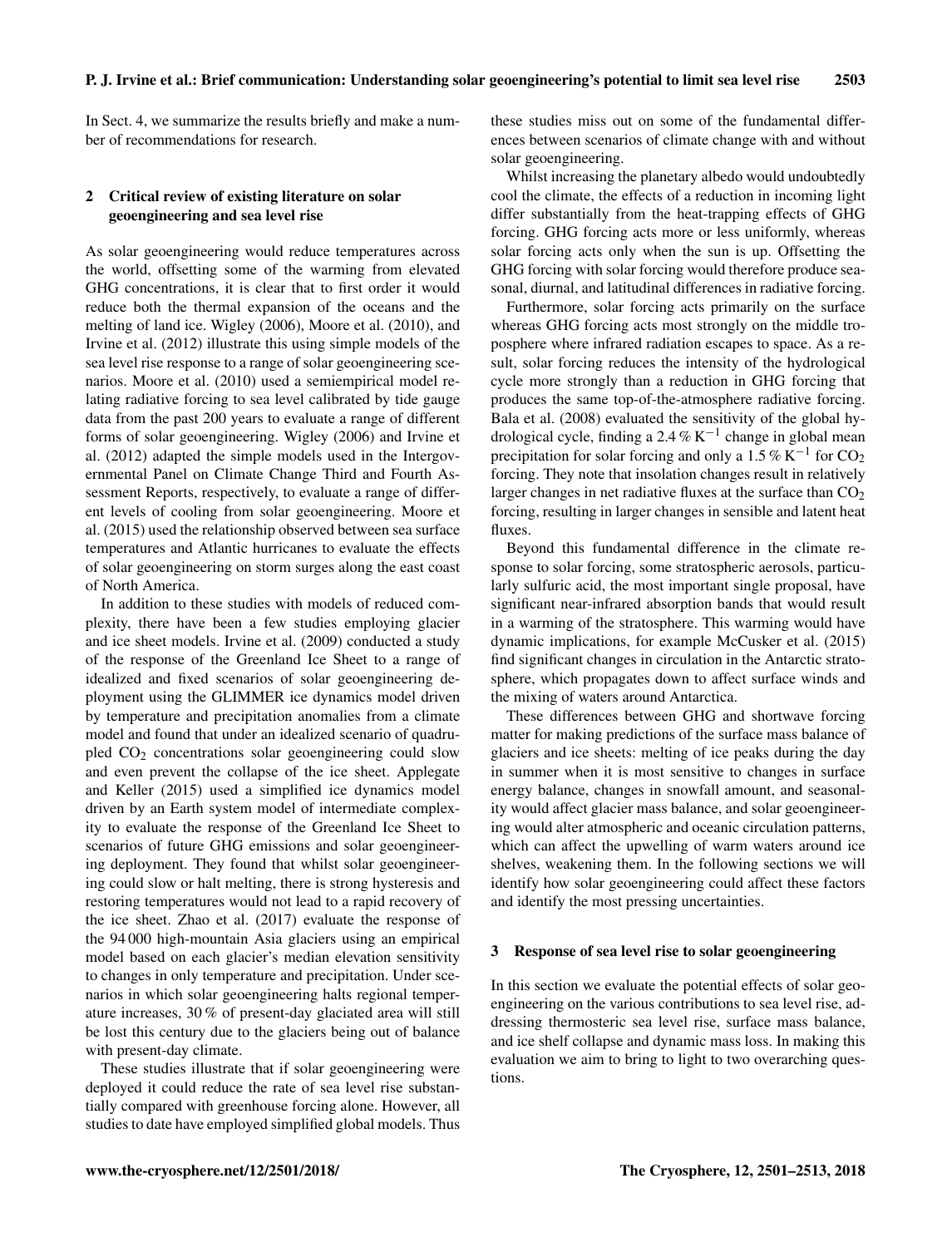- How effective is solar geoengineering at reducing a given contribution to sea level rise compared to a reduction in GHG forcing that produced the same globalaverage change in temperature? Would, for example, 1 ◦C of global average cooling from solar geoengineering lower the surface-mass-balance contribution to sea level rise by more or less than 1 ◦C of cooling achieved by reduced GHG forcing?
- What fundamental limits are there to the potential for solar geoengineering to reduce or reverse sea level rise? That is, in what ways do the contributions to sea level rise exhibit hysteresis or tipping points that would make halting or reversing sea level rise with solar geoengineering more difficult than may be expected?

## 3.1 Thermosteric sea level rise

Global thermosteric sea level rise is the simplest contribution to global sea level rise. Thermosteric sea level can be computed from the density profile over depth, which is derived from temperature and salinity data (Dangendorf et al., 2014). Changes in temperature dominate steric sea level variability. A reduction in total radiative forcing, no matter if it comes from a reduction in GHG forcing or from solar geoengineering, will produce the same reduction in heat transfer to the ocean and so the same reduction in thermosteric sea level rise.

Bouttes et al. (2012) explore the reversibility of thermosteric sea level rise using a coupled climate model for a range of  $CO<sub>2</sub>$  ramp-up and ramp-down scenarios, though the results apply equally to the case of solar geoengineering. They find that the thermosteric sea level rise response to their scenarios can be roughly approximated by the integral of radiative forcing, which closely corresponds to the total heat uptake of the oceans over the simulations. This implies that to halt thermosteric sea level rise, radiative forcing would need to be restored to preindustrial conditions. As the total forcing is ramped down, the warmed oceans become out of equilibrium with the now-cooled atmosphere and slowly give off the heat they absorbed, gradually reversing the thermosteric sea level rise that had occurred during the ramp-up (see Fig. 1 of Bouttes et al., 2012).

#### 3.2 Surface mass balance

Many ice sheet and glacier models use a simple parameterization of surface mass balance, using a positive degree-day factor to estimate the amount of melt per degree above freezing at the glacier surface (Ohmura, 2001). Degree-day factors are determined empirically and vary due to surface albedo, meaning that a weathered ice surface such as the Greenland ice margin is rather dark and has high degree-day factors, while pristine snow cover has a low factor. This degree-day approach has been used in all studies of solar geoengineering's effect on surface mass balance to date but it has some important limitations.

Fundamentally the surface melt rate depends on the availability of energy at the surface; this means that net shortwave radiation, net longwave radiation, sensible heat, and latent heat fluxes all matter. Despite only accounting for temperature, degree-day approaches generally produce results similar to more complete energy balance models for surface melt; this is because downwelling longwave radiation, which typically is the dominant contributor to the energy flux, correlates well with surface air temperature since much of the downwelling longwave radiation is emitted in the first 1 km of the atmosphere (Ohmura, 2001). However, degreeday approaches cannot capture the full response to changes in energy fluxes and a look at some case studies reveals that changes in insolation can have outsized impacts which will be underestimated by degree-day approaches.

Increased summer insolation at high latitudes during the Eemian interglacial period (115–130 kyr BP) raised temperatures but also directly affected surface melt. Van de Berg et al. (2011) made an attempt to separate the contributions of elevated temperatures and increased solar forcing and suggested that 45 % of the change in surface mass balance could be attributed to the changed solar forcing alone.

Volcanic eruptions provide a more contemporary analogy to the potential effects of solar geoengineering on surface melt. Fettweis et al. (2007) simulated the surface mass balance of Greenland between 1979 and 2006 and find maxima for surface mass balance in 1983 and 1992, the years after the El Chichón and Pinatubo eruptions, respectively. Hanna et al. (2008) combine observations and modeling to evaluate the surface mass balance of Greenland over a longer period, finding that the years following El Chichón and Pinatubo have the third lowest and the lowest runoff and the third and sixth greatest surface mass balance, respectively, between 1958 and 2006.

In an analysis of recent changes over Greenland, Hofer et al. (2017) found that the substantial reduction in cloud cover over Greenland in the past 2 decades is the likeliest cause for the accelerated mass loss from the ice sheet over this period. To arrive at this result they simply calculated how much melt would result from the change in downward surface shortwave energy received over the melt season as a result of the change in cloud cover and compared this against the other contributions to melt and accumulation. They find that the ∼ 10 % reduction in summer cloud cover over Greenland in the past 2 decades led to a  $\sim$  4000 Gt loss of mass making it the dominant driver of surface mass balance change in this period. In Svalbard the opposite has been seen, with less melt than projected by degree-day models of glacier mass balance due to an increase in cloud cover partially offsetting the increased temperatures (Slangen et al., 2017). Giesen and Oerlemans (2012) and Lang et al. (2015) use glacier mass balance models that account for this change in surface shortwave radiation and produce a better fit to observations.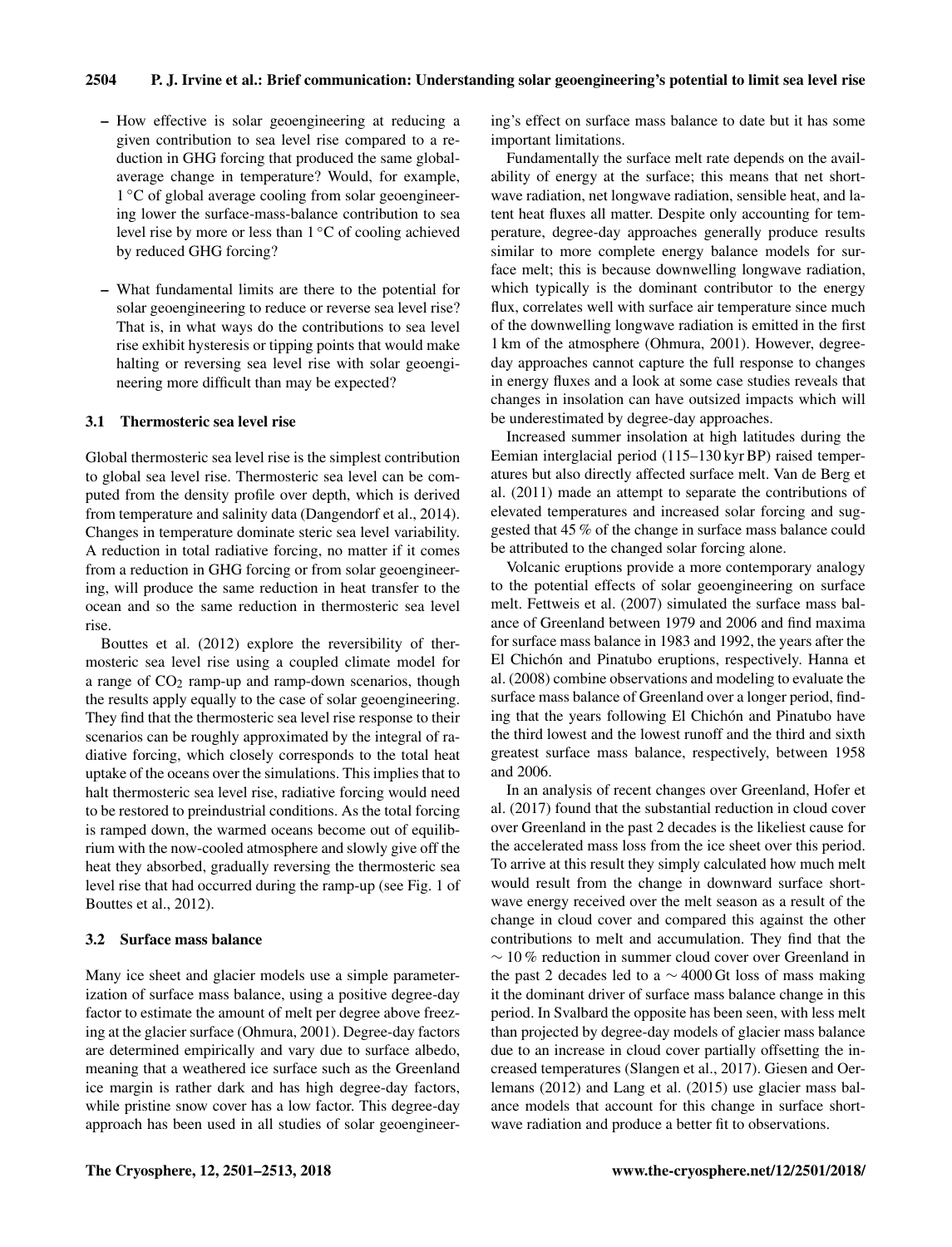These examples suggest that solar geoengineering could be more effective at changing surface melt than achieving the same reduction in temperature with a reduction in GHG forcing. To evaluate the differences in the drivers of surface mass balance, we conduct a simple analysis of the well-studied GeoMIP G1 experiment, in which the radiative forcing from an instantaneous quadrupling of  $CO<sub>2</sub>$  concentrations is offset by a reduction in the solar constant sufficient to restore the preindustrial radiative balance and global-mean temperature (Kravitz et al., 2011). Kravitz et al. (2013) provide an overview of the climate response to this experiment from 12 Earth system models, and we analyze data for these same 12 models.

The models that ran the GeoMIP G1 experiment did not perfectly restore global-mean temperatures to the preindustrial levels, although the differences in top-of-atmosphere radiative forcing were specified to be less than  $0.1 \,\mathrm{W\,m^{-2}}$ . As we are interested in the relative efficacy of solar geoengineering compared to an equivalent reduction in  $CO<sub>2</sub>$  forcing, it is necessary to rescale these results so that they match the models' preindustrial global-mean temperature.

$$
F = \frac{(\text{GMT}_{4 \times \text{CO}_2} - \text{GMT}_{\text{control}})}{(\text{GMT}_{4 \times \text{CO}_2} - \text{GMT}_{\text{G1}})},
$$

where  $F$  is the ratio between the global-mean temperature (GMT) anomaly of  $4 \times CO_2$  – control and of  $4 \times$  $CO<sub>2</sub> - G1$ . This ratio is greater than 1 if G1 is warmer than the control and less than 1 if it is cooler than the control. This ratio can then be used to rescale the effects of the reduction in solar constant to produce a synthetic scenario G1<sup>∗</sup> in which global-mean temperatures would be identical to the control case:

$$
X_{G1^*} = X_{4 \times CO_2} + F \times (X_{G1} - X_{4 \times CO_2}),
$$

where  $X$  is the variable to be rescaled. We apply this equation to all variables in our analysis. We also generate scenarios in which regional, annual-mean temperatures are restored using the same approach (G1-Greenland and G1-Antarctica).

Figures 1 and 2 compare the regional-mean anomalies from the control for the  $4 \times CO_2$ ,  $GI^*$ , and G1-local experiments and the efficacy of G1<sup>∗</sup> and G1-local at offsetting  $4 \times CO<sub>2</sub>$  trends for Greenland and Antarctica, respectively. Efficacy is defined as the fraction of the  $4 \times CO_2$  trend offset:

$$
E = \frac{X_{4 \times \text{CO}_2} - X_{\text{Geo}}}{X_{4 \times \text{CO}_2} - X_{\text{control}}} \times 100\,\%.
$$

As an example, many studies have shown that solar geoengineering is more effective at offsetting global-mean precipitation than global-mean temperature. Tilmes et al. (2013) find that compared to the control the GeoMIP ensemble mean showed a 6.9 % increase in global-mean precipitation in  $4 \times CO_2$  and a 4.5% reduction in G1. Taking these numbers we find an efficacy of 165 %; that is, whilst 100 % of the global-mean temperature response has been offset, 165 % of the global precipitation response has been offset. When comparing the global-mean temperature and local-mean temperature efficacies, we find if 100 % of the global-mean temperature has been offset, 90 % of the Greenland mean temperature has been offset (90 % efficacy relative to global temperature) and if 100 % of the Greenland-mean temperature has been offset 111 % of the global-mean temperature has been offset (111 % efficacy relative to local temperature).

In Greenland (Fig. 1), G1<sup>∗</sup> offsets most of the effects of  $4 \times CO<sub>2</sub>$ , bringing climate much closer to the control conditions with a median efficacy that is within 10 % of 100 %. However, this result is a combination of G1<sup>∗</sup> being undereffective at offsetting local temperatures, offsetting 90 % of the annual mean and 91 % of the summer mean, and being over-effective at offsetting the other fields relative to local temperatures, as seen in G1-Greenland results. There is a wide range of annual-mean precipitation responses across the ensemble in G1<sup>\*</sup> but the ensemble median is close to 100 %, i.e., the substantial increase in precipitation in  $4 \times CO<sub>2</sub>$  has been offset. The global-mean hydrological cycle has been weakened substantially but it seems local temperatures have been the dominant driver of the local hydrological response. The ensemble median shows a large increase in net downward surface radiation and surface heat flux of greater than  $10 \text{ W m}^{-2}$  for the  $4 \times \text{CO}_2$ -control anomaly, though some models show considerably larger changes. Relative to local temperature change, solar geoengineering is over-effective at offsetting these changes in all models, with the ensemble median offsetting 116 % of the net downward surface radiation and 111 % of the net downward surface heat flux increases that were seen in  $4 \times CO_2$ . These results suggest that positive degree-day melt schemes which do not account for these radiation and energy flux changes could underestimate the effectiveness of solar geoengineering at offsetting melt in Greenland by approximately 10 %.

In Antarctica (Fig. 2), a similar picture emerges as for Greenland with G1<sup>∗</sup> being under-effective at offsetting local temperatures but relative to local temperature change being over-effective at offsetting the other fields. However, the implications of these results are different as melt plays only a small role in Antarctic surface mass balance, with accumulation dominating and with the surface mass balance contribution of Antarctica to future sea level rise projected to remain negative for the foreseeable future. Ligtenberg et al. (2013) predict an increase in Antarctic surface mass balance of  $98 \text{ Gt yr}^{-1} \text{ K}^{-1}$  using the RACMO2 model and Lenaerts et al. (2016) predict an increase of 70 Gt yr<sup>-1</sup> K<sup>-1</sup> using the CESM model. The ensemble median precipitation response is close to control values in the G1<sup>∗</sup> experiment, though there is substantial model spread, which suggests that regional temperatures dominate the Antarctic hydrological response rather than the state of the global hydrological cycle, which is significantly weaker in G1<sup>∗</sup> . These results suggest that the negative contribution to sea level rise of the pos-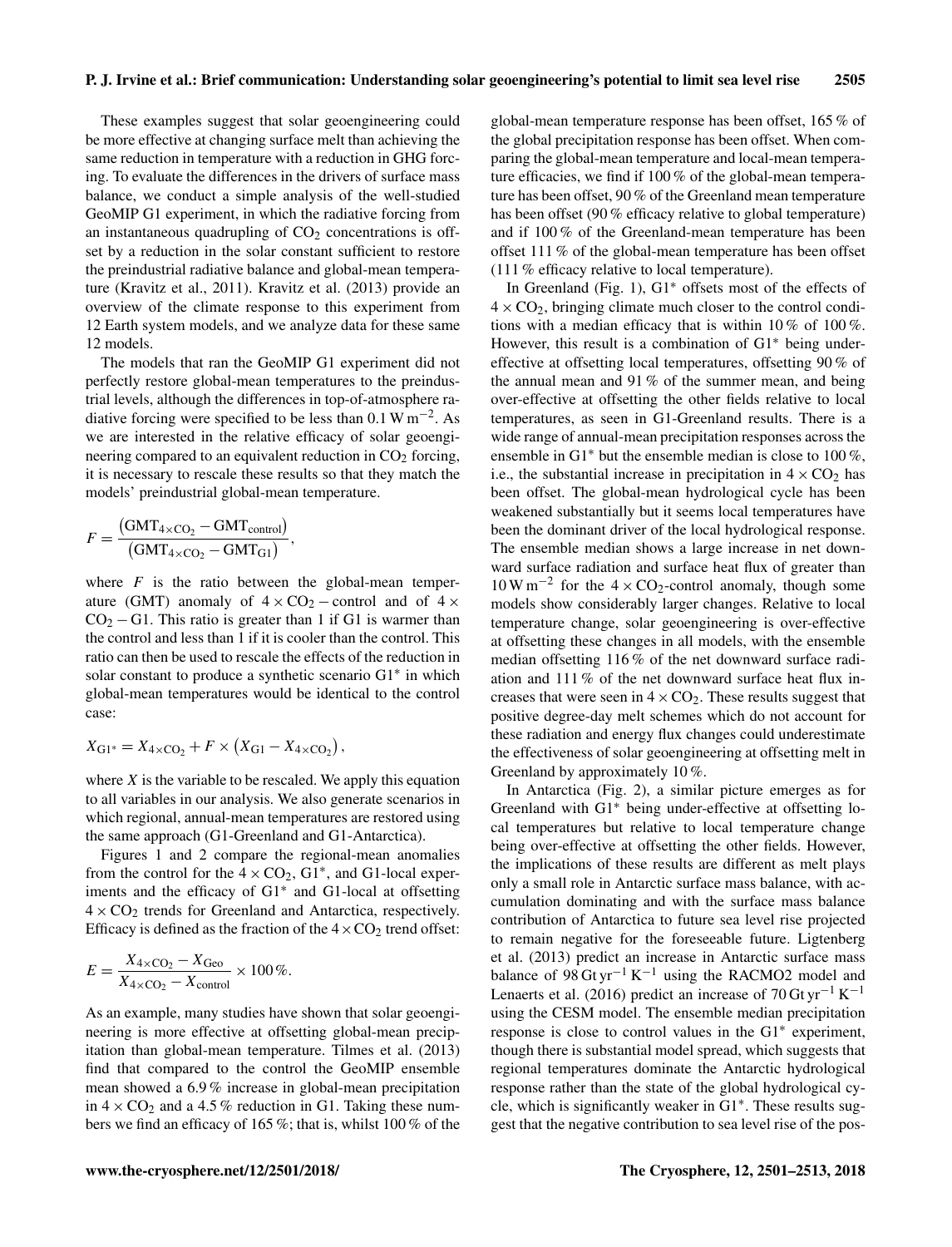

Figure 1. Regional-mean anomalies (a–e) and efficacies (f–j) of G1<sup>\*</sup> and G1-Greenland at offsetting  $4 \times CO_2$  – control regional-mean anomalies for Greenland for each model within the GeoMIP G1 ensemble. In (a–e), the upper points show the  $4 \times CO<sub>2</sub>$  – control anomaly, the middle row of points show the G1<sup>∗</sup> results, which restore global mean temperature, and the lower points show the results for G1- Greenland, which restores local temperature. The ensemble median is shown with a plus symbol. The results from some outlier points have been displayed as text in the color of the corresponding model. SFC\_heat is the net heat flux into the surface, i.e., net SW + net LW − sensible heat – latent heat, and SFC\_rad is the net radiative flux into the surface, i.e., net SW + net LW. Efficacy is defined in the text. Where data were unavailable these models have not been plotted for those variables.

itive surface mass balance response of Antarctica to global warming would decline roughly in line with temperatures if solar geoengineering were deployed, though more work is needed to explore this issue.

This simple assessment supports the view that solar geoengineering would have a greater potential to reduce surface melt, and hence the sea level rise contribution from surface mass balance changes of glaciers and the ice sheets, than previous studies have suggested. However, several factors would need to be accounted for in future work to make a robust estimate of the efficacy of solar geoengineering at offsetting surface melt. First, the impacts of a reduction in incoming sunlight will be greater where the albedo of ice is lowest. A large and growing fraction of the ablation zone of Greenland in summer is darkened by distributed surface impurities and snow algae revealed when the snow layer is melted; these darkened areas typically have an albedo half that of clean ice (Ryan et al., 2018). The impact of reduced sunlight will also be greater in low-latitude regions where the shortwave flux makes up a greater fraction of the total contribution to the surface energy flux, e.g., in high-mountain Asia. For tropical and midlatitude glaciers, changes in accumulation due to changes in precipitation will also be an important factor to consider.

The results described here apply to a uniform reduction in incoming sunlight but the response to other more realistic forms of solar geoengineering could be tailored to produce different outcomes. For example, whilst a uniform reduction in incoming sunlight would not offset all warming at high latitudes, stratospheric aerosol geoengineering could be deployed to produce a thicker aerosol cloud at high latitudes to reduce high-latitude temperatures in line with global mean temperatures or to cool them further (Dai et al., 2018; Kravitz et al., 2018). However, it is important to note that the effects of solar geoengineering cannot be limited to the area of application and there would be remote impacts even if strato-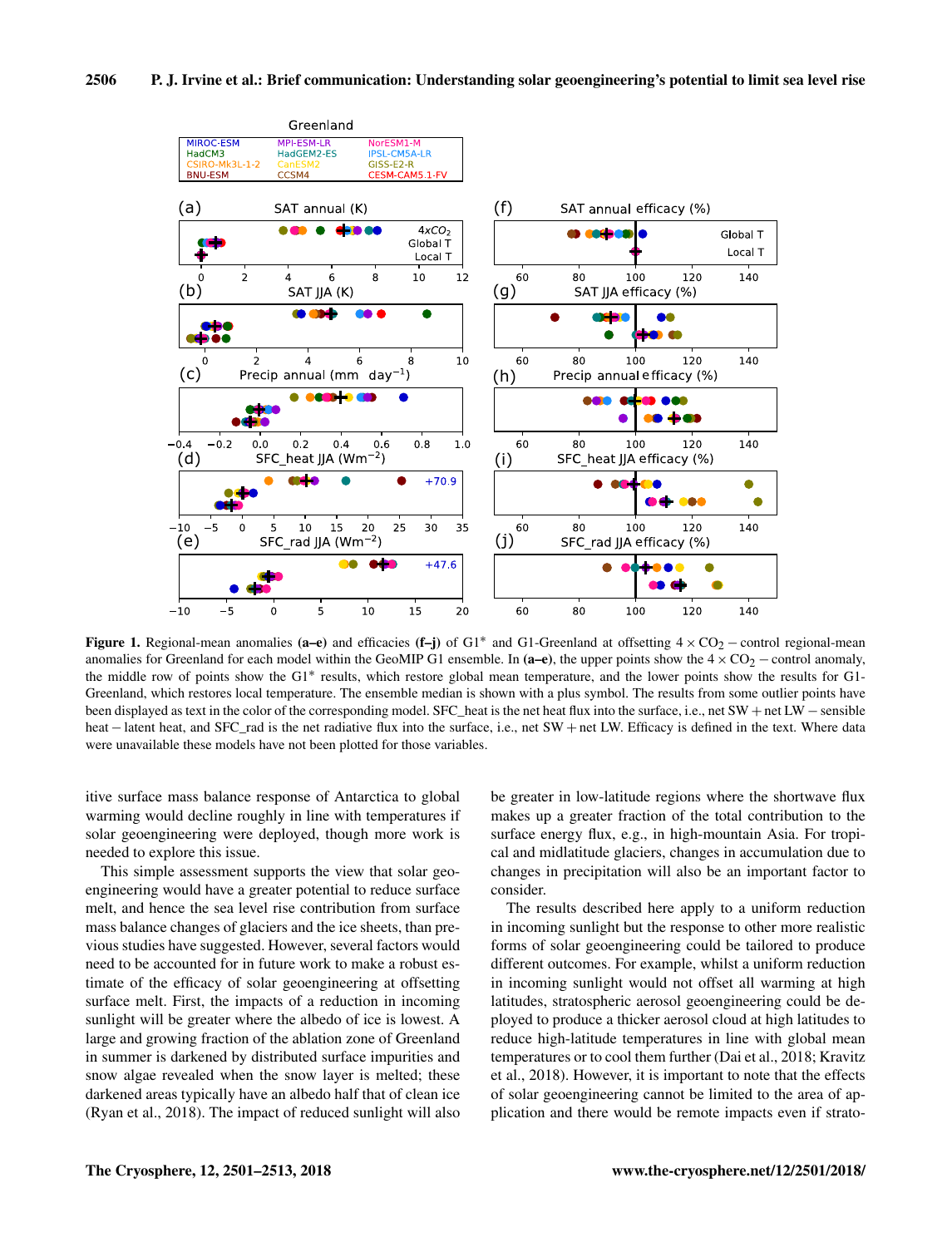



Figure 2. As in Fig. 1 but for Antarctica and Antarctic summer.

spheric aerosol geoengineering was limited just to polar regions (Robock et al., 2008).

## 3.3 Ice shelf collapse and dynamic mass loss

The other mechanism by which ice sheets lose mass is by calving icebergs from marine-terminating glaciers and here the effects of solar geoengineering are harder to anticipate. The rate of discharge depends on how fast the ice flows across the grounding line. The rate of ice flow depends on several factors that are affected by changes in climate. Warmer ice is less viscous, allowing it to flow faster, though this changes only very slowly and is negligible for the ice sheets on centennial timescales (Slangen et al., 2017). Increased meltwater can penetrate to the bed of the glacier and lubricate it, which may speed up the flow, although this "Zwally effect" seems not especially important in Greenland where surface meltwaters are efficiently drained in channelized drainage systems such that changes in surface runoff have little impact on basal friction (de Fleurian et al., 2016), and in Antarctica surface melt is not as of yet significant in fast-flowing glaciers (Joughin et al., 2009). For Antarctica where ice discharge is the dominant loss mechanism, the most significant effect of climate change is to thin and

weaken ice shelves which provide a buttressing effect, pushing back against the glaciers and slowing their flow into the ocean.

Antarctica is so cold that little surface melt occurs on the ice shelves; however, relatively warm waters have been observed penetrating below the ice shelves, melting them from below (Pritchard et al., 2012). The water mass responsible for this melt is not the surface water around Antarctica but rather the circumpolar deep waters (originating around 500 m below the surface) that surround Antarctica. Surface winds have acted to pump this relatively warm circumpolar deep water up and into the ice shelf cavities. Here this relatively warm water can reach the grounding line where the ice starts to float and where pressure requires the ice to have the lowest melting point temperature. This ocean-driven melt has been observed to be thinning ice shelves, at rates as large as 50 m per year at the grounding line and as high as 14 m per year averaged over some of the larger ice shelves (Rintoul et al., 2016), weakening their buttressing effect and increasing the rate of discharge of glaciers into the ocean (Favier et al., 2014). It is generally believed that the fate of the ice shelves is likely to be determined by the degree to which this circumpolar deep water is able to penetrate into the deep ice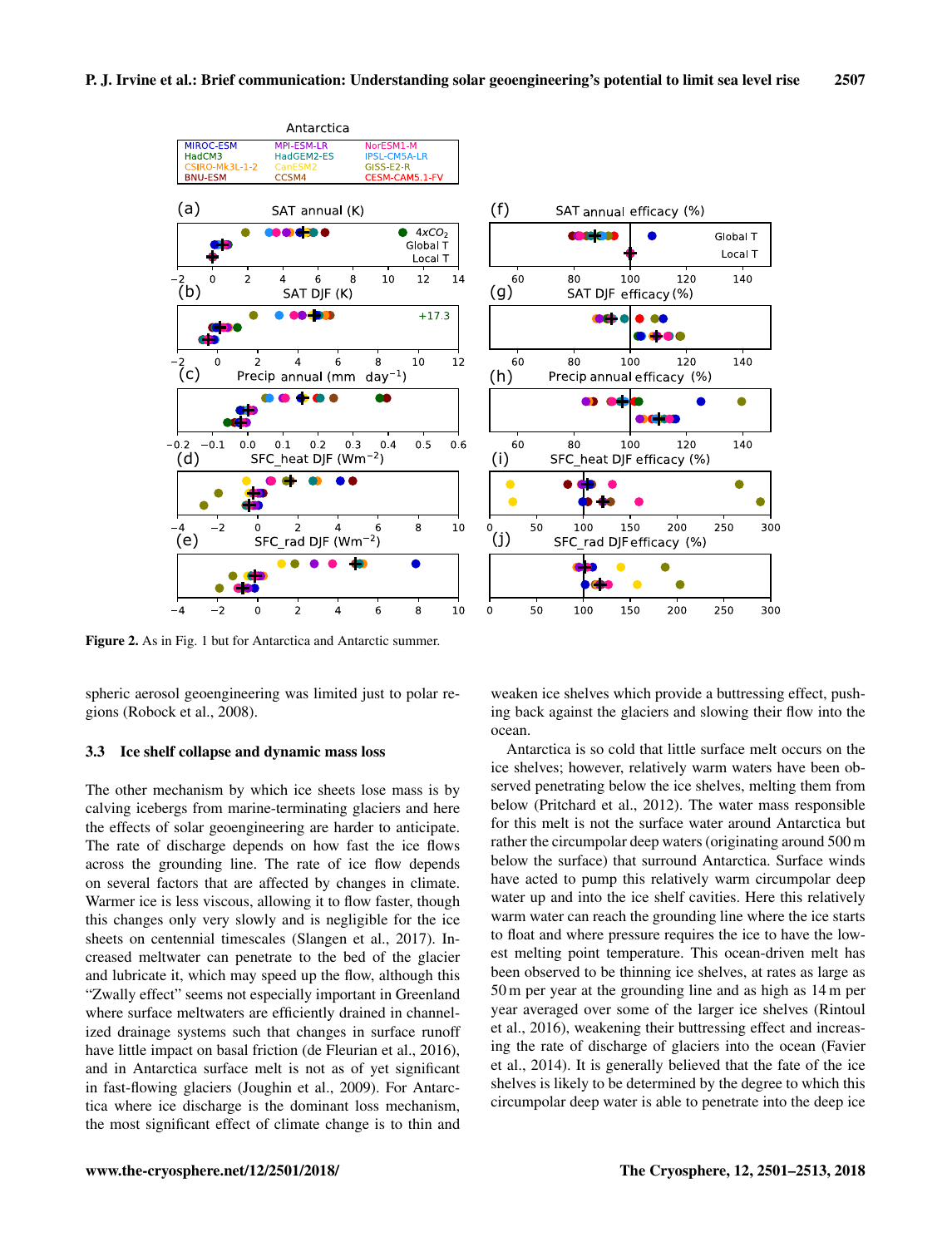shelf cavities rather than by surface melt (Liu et al., 2015; Pritchard et al., 2012).

A recent study (DeConto and Pollard, 2016) has challenged this view, suggesting that the atmospheric warming that led to the breakup of some Antarctic Peninsula ice shelves would, if the warming continued, destabilize the larger southern ice shelves in the future. The process is through the hydrostatic head of meltwater-filled crevasses, which results in "hydrofracture" and the rapid disintegration of the ice shelf (Scambos et al., 2013). Furthermore, they suggest that once large ice shelves begin to retreat, the large unstable ice cliffs formed could promote further rapid retreat, in a process dubbed marine ice cliff instability (Pollard et al., 2015). Together these processes combined to produce a substantially greater Antarctic contribution to sea level rise than seen in earlier studies which did not account for these highly uncertain processes (DeConto and Pollard, 2016).

Climate change and solar geoengineering will affect the ice shelves, and hence the rate of discharge of marine glaciers, primarily by changing surface air temperature and wind patterns that affect the upwelling of circumpolar deep water. Solar geoengineering could lower surface air temperatures and hence reduce the likelihood of surface-meltinduced hydrofracturing of the ice shelves as assessed by De-Conto and Pollard (2016). Whilst solar geoengineering could lower surface air temperatures and surface ocean temperatures around Antarctica, this would have a limited impact on the temperature of the deep circumpolar water mass responsible for thinning the ice shelves in the near future as it is deep below the surface. As noted above, ocean-driven melt is primarily controlled by the upwelling of these deep waters, which is driven by Southern Ocean winds. A recent study of the effects of stratospheric sulfate aerosol geoengineering in a scenario of future GHG emissions found that it would warm the stratosphere, changing both atmospheric and oceanic circulation patterns (McCusker et al., 2015). They simulated a greater upwelling of circumpolar deep water relative to a scenario without an increase in GHG forcing but that ocean temperatures were significantly lower than in the GHG-forcing-only scenario. If this result proves robust, then it suggests that whilst stratospheric aerosol geoengineering – or at least geoengineering using aerosols like sulfates, which strongly alter stratospheric heating rates – could lower surface melt considerably it may have a limited ability to reduce ice shelf basal melt rates.

The dynamical response of marine glacier ice flow to changes in the buttressing effect of ice shelves is not simple and there is the potential for runaway responses which would limit solar geoengineering's potential to slow or reverse this contribution to sea level rise. Fürst et al. (2016) show that ice shelves in the West Antarctic Amundsen and Bellingshausen seas are extremely sensitive to calving, meaning that even a small amount of increased calving will trigger dynamical responses in the feeding ice streams, increasing their flow rate. Furthermore, West Antarctica's geography makes its ice sheet especially vulnerable to such changes. Much of the ice sheet rests on bedrock below sea level, which becomes deeper further from the coast. This arrangement makes many of Antarctica's glaciers susceptible to "marine ice sheet instability" (Mercer, 1978), in that if the boundary layer begins to retreat, the ice flow across the grounding line increases, prompting a self-sustaining retreat that would continue until a bedrock ridge further inland. In fact, observations suggest that recent increases in the temperature of water around Antarctica may have already triggered a process that will lead to the collapse of the Pine Island and Thwaites glaciers (Favier et al., 2014; Joughin et al., 2014). Unless an ice stream has exceptionally strong lateral buttressing (Robel et al., 2016), a marine ice sheet instability, once started, may only be stopped by modifying bathymetry to provide extra buttressing, as simulated by flow-band modeling on Thwaites Glacier (Wolovick and Moore, 2018). However, initial results from the BISICLES model evaluating the response of an idealized vulnerable marine glacier to imposed warming found that returning the entire water column to cooler conditions reversed the retreat that had begun during the warming (Asay-Davis et al., 2016). It seems reasonable to expect that solar geoengineering, like emissions cuts, may help to prevent other marine glaciers from becoming unstable by limiting surface melt that could lead to ice shelf collapse but would have a limited ability to reverse subsurface warming on decadal timescales. It may be that significant losses from some West Antarctic glaciers are unavoidable by simply returning climate and oceanic driving conditions to the preindustrial conditions and perhaps that even doing so would not be sufficient to arrest the retreat.

#### 4 Recommendations for research

In this study we have reviewed the literature on the effects of solar geoengineering on sea level rise and highlighted several gaps and shortcomings in the approaches used to date. We have also highlighted important differences between a reduction in GHG forcing and solar geoengineering that will affect the surface mass balance of glaciers and ocean-driven melt of ice shelves and thus the discharge rate of marine glaciers. We conclude with specific research recommendations that will help to address the key questions we have highlighted earlier: would solar geoengineering be more, or less, effective at offsetting sea level rise than an equivalent reduction in GHG forcing? And what are the limits to solar geoengineering's potential to reduce or reverse sea level rise?

# 4.1 Evaluate the sea level rise response to scenarios of solar geoengineering deployment alongside other scenarios of future climate change

Many of the new Earth system models taking part in CMIP6 include coupled ice sheet model components and are ideal for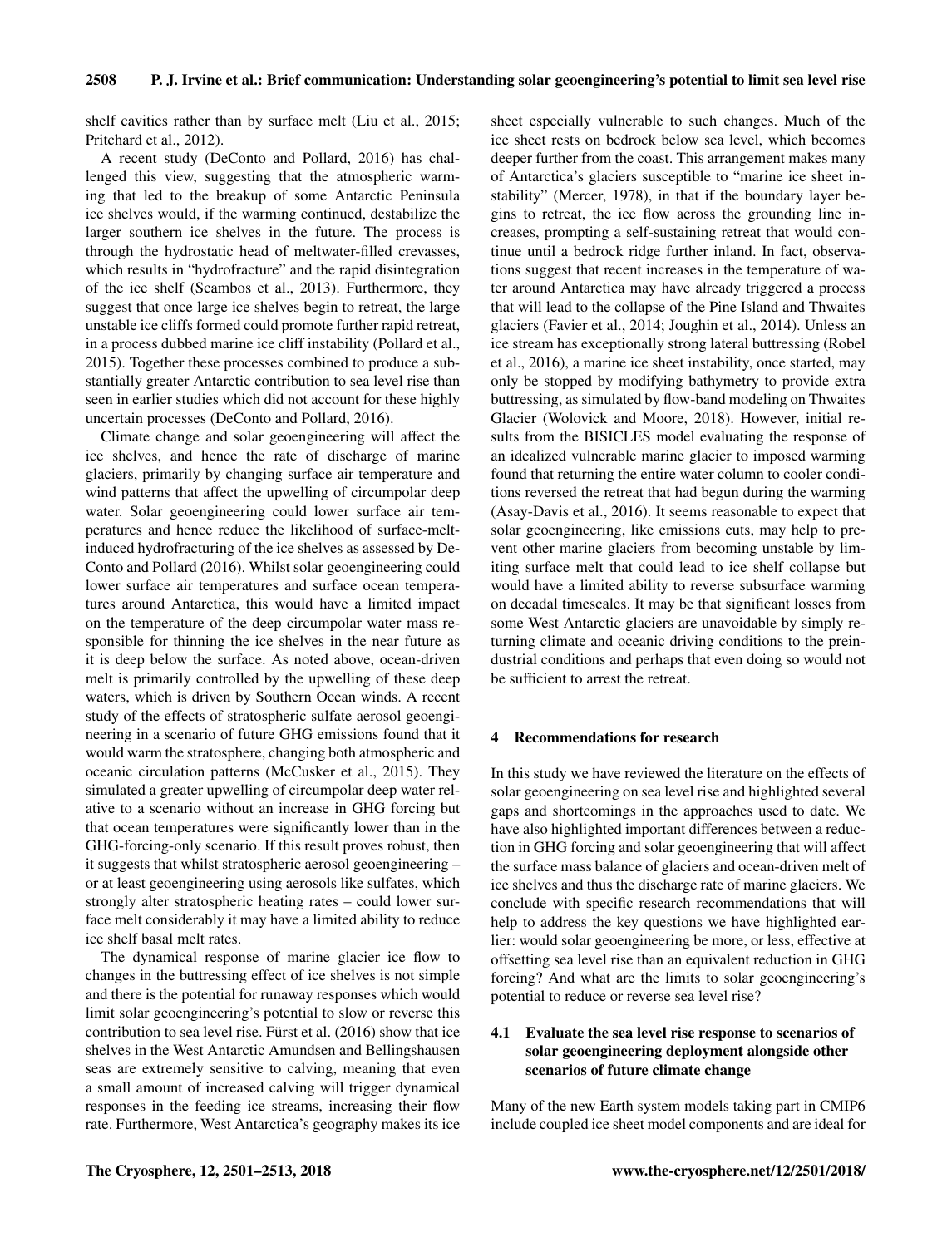making an initial assessment of the questions we have raised. The Ice Sheet Model Intercomparison Project phase 6 (IS-MIP6) aims to evaluate the ice sheet response of coupled ice sheet models to idealized and future emissions scenarios (Goelzer et al., 2018). The future emission scenario chosen by this project is the business-as-usual SSP5-8.5 scenario (which reaches  $8.5 \text{ W m}^{-2}$  by 2100), which is also the basis for the GeoMIP6 G6 experiment in which the radiative forcing is reduced to match the SSP4-6.0 scenario  $(6.0 \,\mathrm{W/m}^{-2})$ by 2100) out to 2100. We recommend that groups participating in both ISMIP6 and GeoMIP6 take this opportunity to extend the ISMIP6 protocol to the GeoMIP G6 experiment, i.e., producing a run including the coupled ice sheet model and running an offline ice sheet model, to explore the effects of solar geoengineering on sea level. To evaluate the relative efficacy of solar geoengineering, these results could be compared to the coupled ice sheet model response to the SSP4- 6.0 scenario, which has a reduction in GHG forcing equivalent to that offset by stratospheric aerosol geoengineering in GeoMIP6 G6.

Insight into the limits of solar geoengineering as a means to reduce sea level rise can also be gained by extending the idealized simulations studied in ISMIP6. ISMIP6 also focuses on an idealized simulation in which  $CO<sub>2</sub>$  concentrations rise at 1% per year until  $4 \times CO_2$  is reached (after 140 years); we recommend extending this protocol by fixing  $CO_2$  concentrations at  $4 \times CO_2$  values thereafter but also lowering the solar constant at such a rate that globalmean temperatures are restored to control conditions after 140 years. We note that CDR-MIP also includes a similar experiment which reduces  $CO<sub>2</sub>$  concentrations at the same rate that they were raised and would be an interesting target for study (Keller et al., 2018). These idealized ramp-up, rampdown scenarios would provide a solid basis for evaluating the potential of solar geoengineering, and carbon dioxide removal, to reverse sea level rise, showing the extent to which hysteresis and threshold behaviors would limit this potential. Furthermore, a comparison between the solar constant and CO<sup>2</sup> ramp-down scenarios would allow an evaluation of whether solar geoengineering would be more or less effective at reversing sea level rise.

## 4.2 Evaluate the surface mass balance response to solar geoengineering using dedicated regional surface mass balance models

As we show above, there are good theoretical reasons and now some limited model evidence to support the view that solar geoengineering would be more effective than an equivalent reduction in GHG forcing. However, there are several unknowns that preclude making any quantitative statements about this effect. For example, the steep orography of the ablation zone will not be well captured in coarse models, changes in surface albedo due to impurities may not be well captured, and regional biases in climate can have a significant impact on results. We therefore recommend that the analysis of the coupled ice sheet models recommended above be complemented by simulations with dedicated regional surface mass balance models. As noted above, a comparison between the surface mass balance in the GeoMIP G6 and SSP4- 6.0 scenarios would allow a quantification of the relative efficacy of solar geoengineering at offsetting the reduction in surface mass balance in a warmer world.

## 4.3 Evaluate the effect of solar geoengineering on the upwelling of Antarctic Circumpolar Deep Water and on the stability of the ice shelves and marine glaciers

The study of McCusker et al. (2015) suggests that stratospheric aerosol geoengineering may promote upwelling as changes in stratospheric circulation could propagate downwards to change surface winds around Antarctica. If this is the case, stratospheric aerosol geoengineering could be significantly less effective than a reduction in GHG forcing at offsetting the increased upwelling of circumpolar deep water around Antarctica. Future work should investigate whether this result is robust across the ensemble of models running the GeoMIP6 G6 stratospheric aerosol experiment. In addition, as the climate response to stratospheric aerosols depends strongly on the type of aerosol released and the distribution of the aerosols (Dykema et al., 2016), whether it may be possible to avoid unfavorable wind patterns by deploying stratospheric aerosol geoengineering differently should be explored in further climate model simulations.

# 4.4 Evaluate sea level rise risks as part of an interdisciplinary evaluation of solar geoengineering

Sea level rise is one of the key risks of climate change and so it will be important to understand the potential efficacy and the limits of solar geoengineering as a means to reduce sea level rise; however, sea level rise is only one of many issues that must be considered when discussing solar geoengineering. There are likely good reasons not to deploy solar geoengineering with the objective of halting or reversing sea level rise as this seems likely to require a substantial reduction in global temperatures, which could result in potentially harmful shifts in regional climate and significant nonclimatic side effects (Irvine et al., 2012). Furthermore, whilst an understanding of the potential physical consequences of climate change and solar geoengineering is necessary for a discussion of the potential use of solar geoengineering, it is not sufficient. Whether and how to deploy solar geoengineering is a question that demands a nuanced discussion encompassing not only the physical consequences of deployment but also a careful consideration and negotiation of the complex sociopolitical issues it raises. A good understanding of the potential and limits of solar geoengineering to reduce sea level rise will be an important part of the foundation of this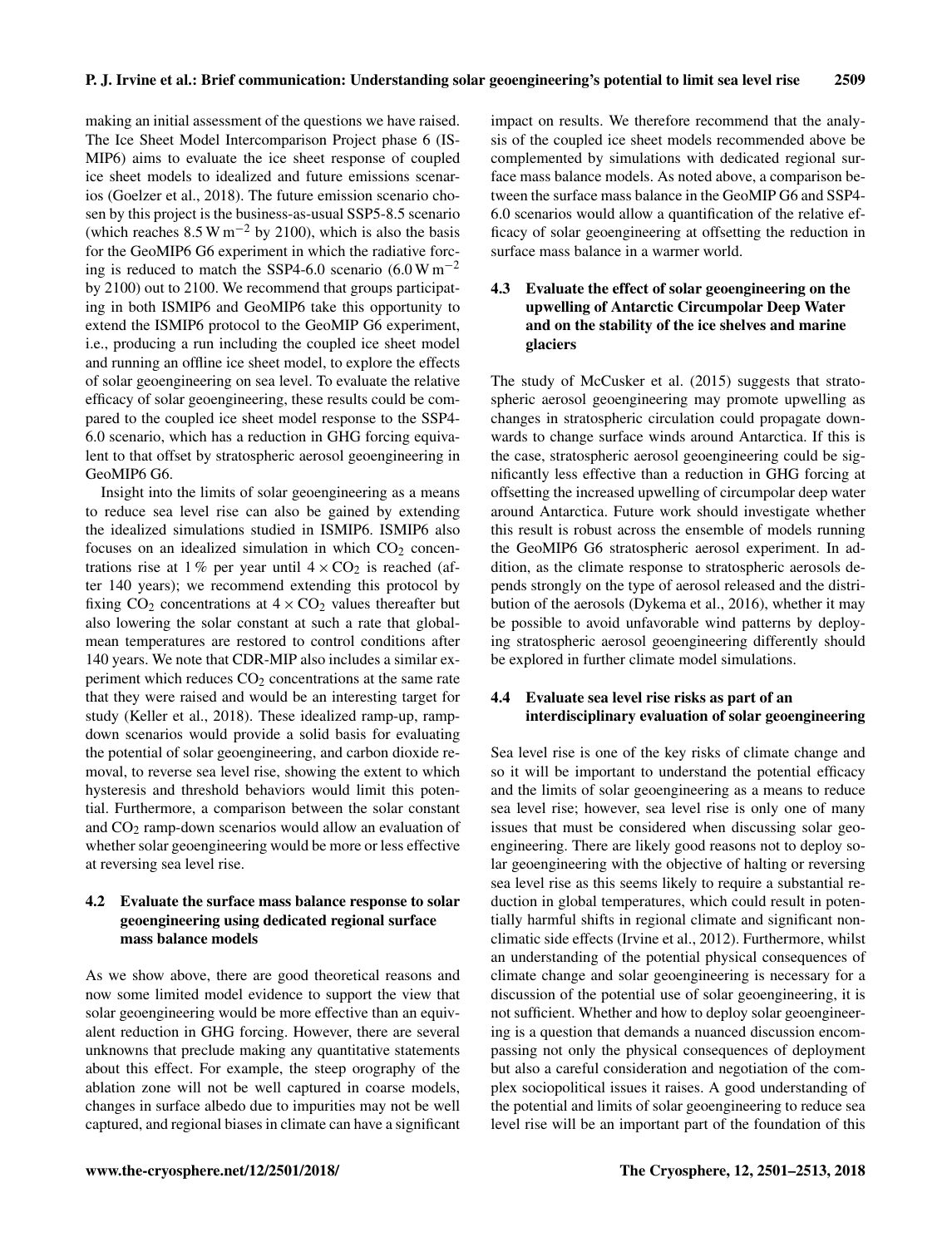## 2510 P. J. Irvine et al.: Brief communication: Understanding solar geoengineering's potential to limit sea level rise

much broader discussion in which we hope the cryosphere research community will engage.

*Data availability.* Model output from the geoengineering model intercomparison project and from the coupled model intercomparison project has been collated and processed and these data are available for download here: <https://doi.org/10.7910/DVN/NUCBXU> (Irvine et al., 2018).

*Author contributions.* All authors contributed to the writing of the paper. PI and JM conducted the literature review. Analysis and visualization were conducted by PI.

*Competing interests.* The authors declare that they have no conflict of interest.

*Acknowledgements.* We thank all participants of the Geoengineering Model Intercomparison Project and their model development teams, the scientists managing the Earth System Grid data nodes who assisted in making GeoMIP output available. We thank the two anonymous reviewers for their constructive comments. We acknowledge the World Climate Research Programme's Working Group on Coupled Modelling, which is responsible for CMIP. For CMIP, the U.S. Department of Energy's Program for Climate Model Diagnosis and Intercomparison provides coordinating support and led development of software infrastructure in partnership with the Global Organization for Earth System Science Portals.

Edited by: Xavier Fettweis Reviewed by: two anonymous referees

#### References

- Applegate, P. J. and Keller, K.: How effective is albedo modification (solar radiation management geoengineering) in preventing sealevel rise from the Greenland Ice Sheet?, Environ. Res. Lett., 10, 084018, https://doi.org[/10.1088/1748-9326/10/8/084018,](https://doi.org/10.1088/1748-9326/10/8/084018) 2015.
- Asay-Davis, X. S., Cornford, S. L., Durand, G., Galton-Fenzi, B. K., Gladstone, R. M., Gudmundsson, G. H., Hattermann, T., Holland, D. M., Holland, D., Holland, P. R., Martin, D. F., Mathiot, P., Pattyn, F., and Seroussi, H.: Experimental design for three interrelated marine ice sheet and ocean model intercomparison projects: MISMIP v.3 (MISMIP+), ISOMIP v.2 (ISOMIP +) and MISOMIP v.1 (MISOMIP1), Geosci. Model Dev., 9, 2471– 2497, https://doi.org[/10.5194/gmd-9-2471-2016,](https://doi.org/10.5194/gmd-9-2471-2016) 2016.
- Bala, G., Duffy, P. B., and Taylor, K. E.: Impact of geoengineering schemes on the global hydrological cycle, P. Natl. Acad. Sci. USA., 105, 7664–7669, https://doi.org[/10.1073/pnas.0711648105,](https://doi.org/10.1073/pnas.0711648105) 2008.
- Bamber, J. L. and Aspinall, W. P.: An expert judgement assessment of future sea level rise from the ice sheets, Nat. Clim. Change, 3, 424–427, https://doi.org[/10.1038/nclimate1778,](https://doi.org/10.1038/nclimate1778) 2013.
- Boucher, O., Randall, D., Artaxo, P., Bretherton, C., Feingold, G., Forster, P., Kerminen, V.-M., Kondo, Y., Liao, H., Lohmann, U., Rasch, P., Satheesh, S. K., Sherwood, S., Stevens, B., and Zhang, X. Y.: Clouds and Aerosols, in: Climate Change 2013: The Physical Science Basis, Contribution of Working Group I to the Fifth Assessment Report of the Intergovernmental Panel on Climate Change, edited by: Stocker, T. F., Qin, D., Plattner, G.-K., Tignor, M., Allen, S. K., Boschung, J., Nauels, A., Xia, Y., Bex, V., and Midgley, P. M., Cambridge University Press, Cambridge, UK and New York, NY, USA, 2013.
- Bouttes, N., Gregory, J. M., and Lowe, J. A.: The Reversibility of Sea Level Rise, J. Climate, 26, 2502–2513, https://doi.org[/10.1175/JCLI-D-12-00285.1,](https://doi.org/10.1175/JCLI-D-12-00285.1) 2012.
- Budyko, M. I.: Climatic Changes, Waverly Press, Baltimore, available at: <http://books.google.nl/books?id=WZxn8IhIFf4C> (last access: 31 May 2017), 1977.
- Clark, P. U., Shakun, J. D., Marcott, S. A., Mix, A. C., Eby, M., Kulp, S., Levermann, A., Milne, G. A., Pfister, P. L., Santer, B. D., Schrag, D. P., Solomon, S., Stocker, T. F., Strauss, B. H., Weaver, A. J., Winkelmann, R., Archer, D., Bard, E., Goldner, A., Lambeck, K., Pierrehumbert, R. T., and Plattner, G.-K.: Consequences of twenty-first-century policy for multi-millennial climate and sea-level change, Nat. Clim. Change, 6, 360–369, https://doi.org[/10.1038/nclimate2923,](https://doi.org/10.1038/nclimate2923) 2016.
- Dai, Z., Weisenstein, D. K., and Keith, D. W.: Tailoring Meridional and Seasonal Radiative Forcing by Sulfate Aerosol Solar Geoengineering, Geophys. Res. Lett., 45, 1030–1039, https://doi.org[/10.1002/2017GL076472,](https://doi.org/10.1002/2017GL076472) 2018.
- Dangendorf, S., Calafat, F. M., Arns, A., Wahl, T., Haigh, I. D., and Jensen, J.: Mean sea level variability in the North Sea: Processes and implications, J. Geophys. Res.-Oceans, 119, 6820– 6841, https://doi.org[/10.1002/2014JC009901,](https://doi.org/10.1002/2014JC009901) 2014.
- DeConto, R. M. and Pollard, D.: Contribution of Antarctica to past and future sea-level rise, Nature, 531, 591–597, https://doi.org[/10.1038/nature17145,](https://doi.org/10.1038/nature17145) 2016.
- de Fleurian, B., Morlighem, M., Seroussi, H., Rignot, E., van den Broeke, M. R., Munneke, P. K., Mouginot, J., Smeets, P. C. J. P., and Tedstone, A. J.: A modeling study of the effect of runoff variability on the effective pressure beneath Russell Glacier, West Greenland, J. Geophys. Res.-Ea. Surf., 121, 1834– 1848, https://doi.org[/10.1002/2016JF003842,](https://doi.org/10.1002/2016JF003842) 2016.
- Dykema, J. A., Keith, D. W., and Keutsch, F. N.: Improved aerosol radiative properties as a foundation for solar geoengineering risk assessment, Geophys. Res. Lett., 43, 7758–7766, https://doi.org[/10.1002/2016GL069258,](https://doi.org/10.1002/2016GL069258) 2016.
- Favier, L., Durand, G., Cornford, S. L., Gudmundsson, G. H., Gagliardini, O., Gillet-Chaulet, F., Zwinger, T., Payne, A. J., and Le Brocq, A. M.: Retreat of Pine Island Glacier controlled by marine ice-sheet instability, Nat. Clim. Change, 4, 117–121, https://doi.org[/10.1038/nclimate2094,](https://doi.org/10.1038/nclimate2094) 2014.
- Fettweis, X.: Reconstruction of the 1979–2006 Greenland ice sheet surface mass balance using the regional climate model MAR, The Cryosphere, 1, 21–40, https://doi.org[/10.5194/tc-1-21-2007,](https://doi.org/10.5194/tc-1-21-2007) 2007.
- Fürst, J. J., Durand, G., Gillet-Chaulet, F., Tavard, L., Rankl, M., Braun, M., and Gagliardini, O.: The safety band of Antarctic ice shelves, Nat. Clim. Change, 6, 479–482, https://doi.org[/10.1038/nclimate2912,](https://doi.org/10.1038/nclimate2912) 2016.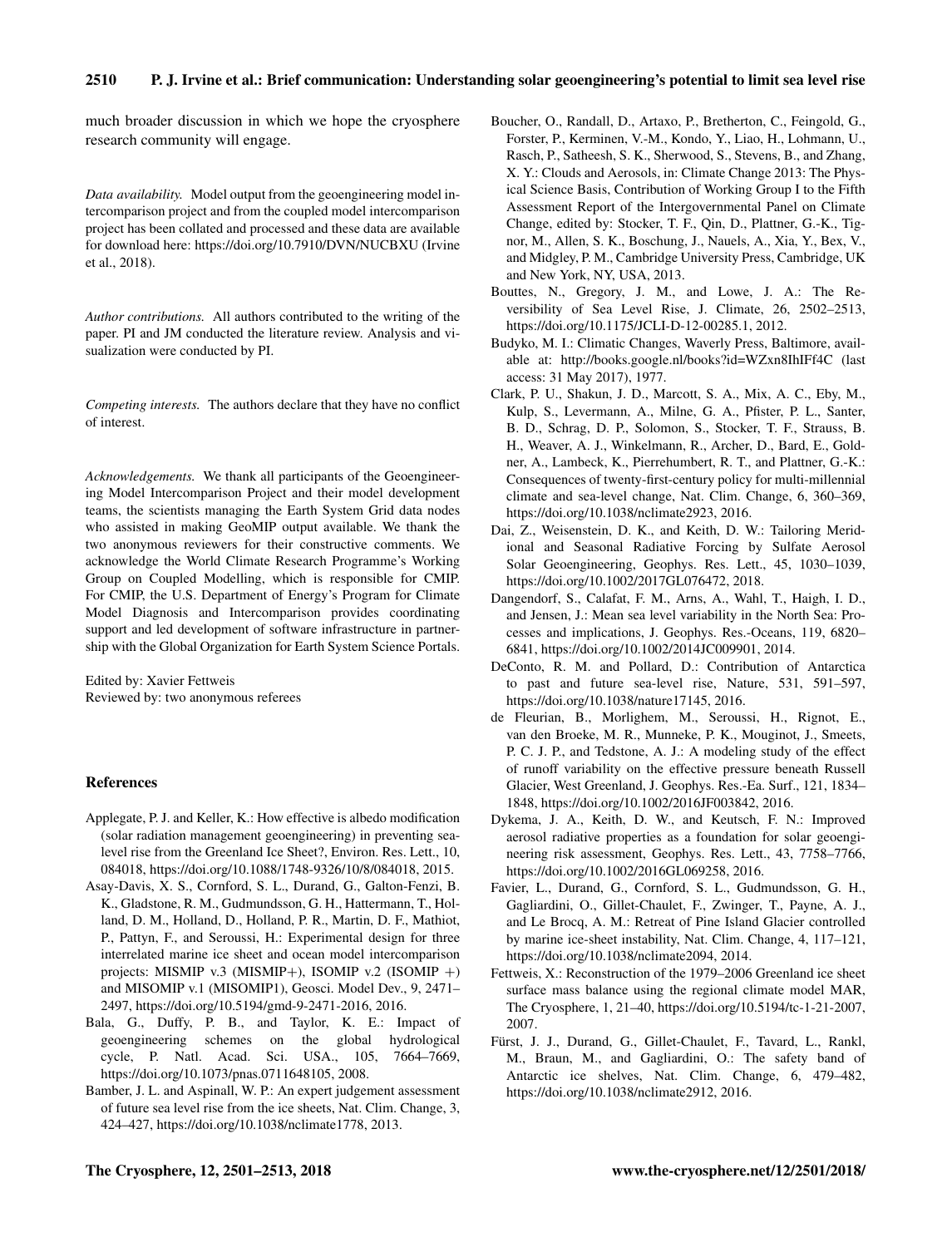- Giesen, R. H. and Oerlemans, J.: Calibration of a surface mass balance model for global-scale applications, The Cryosphere, 6, 1463–1481, https://doi.org[/10.5194/tc-6-1463-2012,](https://doi.org/10.5194/tc-6-1463-2012) 2012.
- Goelzer, H., Nowicki, S., Edwards, T., Beckley, M., Abe-Ouchi, A., Aschwanden, A., Calov, R., Gagliardini, O., Gillet-Chaulet, F., Golledge, N. R., Gregory, J., Greve, R., Humbert, A., Huybrechts, P., Kennedy, J. H., Larour, E., Lipscomb, W. H., Le clec'h, S., Lee, V., Morlighem, M., Pattyn, F., Payne, A. J., Rodehacke, C., Rückamp, M., Saito, F., Schlegel, N., Seroussi, H., Shepherd, A., Sun, S., van de Wal, R., and Ziemen, F. A.: Design and results of the ice sheet model initialisation experiments initMIP-Greenland: an ISMIP6 intercomparison, The Cryosphere, 12, 1433–1460, https://doi.org[/10.5194/tc-12-1433-](https://doi.org/10.5194/tc-12-1433-2018) [2018,](https://doi.org/10.5194/tc-12-1433-2018) 2018.
- Hanna, E., Huybrechts, P., Steffen, K., Cappelen, J., Huff, R., Shuman, C., Irvine-Fynn, T., Wise, S., and Griffiths, M.: Increased Runoff from Melt from the Greenland Ice Sheet: A Response to Global Warming, J. Climate, 21, 331–341, https://doi.org[/10.1175/2007JCLI1964.1,](https://doi.org/10.1175/2007JCLI1964.1) 2008.
- Hinkel, J., Lincke, D., Vafeidis, A. T., Perrette, M., Nicholls, R. J., Tol, R. S. J., Marzeion, B., Fettweis, X., Ionescu, C., and Levermann, A.: Coastal flood damage and adaptation costs under 21st century sea-level rise, P. Natl. Acad. Sci. USA, 111, 3292– 3297, https://doi.org[/10.1073/pnas.1222469111,](https://doi.org/10.1073/pnas.1222469111) 2014.
- Hofer, S., Tedstone, A. J., Fettweis, X., and Bamber, J. L.: Decreasing cloud cover drives the recent mass loss on the Greenland Ice Sheet, Sci. Adv., 3, e1700584, https://doi.org[/10.1126/sciadv.1700584,](https://doi.org/10.1126/sciadv.1700584) 2017.
- Irvine, P. J., Lunt, D. J., Stone, E. J., and Ridgwell, A. J.: The fate of the Greenland Ice Sheet in a geoengineered, high  $CO<sub>2</sub>$  world, Environ. Res. Lett., 4, 045109, https://doi.org[/10.1088/1748-](https://doi.org/10.1088/1748-9326/4/4/045109) [9326/4/4/045109,](https://doi.org/10.1088/1748-9326/4/4/045109) 2009.
- Irvine, P. J., Sriver, R. L., and Keller, K.: Tension between reducing sea-level rise and global warming through solar-radiation management, Nat. Clim. Change, 2, 97–100, https://doi.org[/10.1038/nclimate1351,](https://doi.org/10.1038/nclimate1351) 2012.
- Irvine, P. J., Kravitz, B., Lawrence, M. G., and Muri, H.: An overview of the Earth system science of solar geoengineering, Wiley Interdiscip. Rev. Clim. Change, 7, 815–833, https://doi.org[/10.1002/wcc.423,](https://doi.org/10.1002/wcc.423) 2016.
- Irvine, P. J., Keith, D., and Moore, J.: GeoMIP Surface Mass Balance Data, Harvard Dataverse, [https://doi.org/10.7910/DVN/](https://doi.org/10.7910/DVN/NUCBXU) [NUCBXU,](https://doi.org/10.7910/DVN/NUCBXU) 2018.
- Jevrejeva, S., Jackson, L. P., Riva, R. E. M., Grinsted, A., and Moore, J. C.: Coastal sea level rise with warming above 2 ◦C, P. Natl. Acad. Sci. USA, 113, 13342–13347, https://doi.org[/10.1073/pnas.1605312113,](https://doi.org/10.1073/pnas.1605312113) 2016.
- Joughin, I., Tulaczyk, S., Bamber, J. L., Blankenship, D., Holt, J. W., Scambos, T., and Vaughan, D. G.: Basal conditions for Pine Island and Thwaites Glaciers, West Antarctica, determined using satellite and airborne data, J. Glaciol., 55, 245–257, https://doi.org[/10.3189/002214309788608705,](https://doi.org/10.3189/002214309788608705) 2009.
- Joughin, I., Smith, B. E., and Medley, B.: Marine Ice Sheet Collapse Potentially Under Way for the Thwaites Glacier Basin, West Antarctica, Science, 344, 735–738, https://doi.org[/10.1126/science.1249055,](https://doi.org/10.1126/science.1249055) 2014.
- Keith, D. W. and Irvine, P. J.: Solar geoengineering could substantially reduce climate risks – A research hypothesis for the next

decade: Solar Geoengineering Cloud Reduce Risk, Earths Future, 4, 549–559, https://doi.org[/10.1002/2016EF000465,](https://doi.org/10.1002/2016EF000465) 2016.

- Keith, D. W., Weisenstein, D. K., Dykema, J. A., and Keutsch, F. N.: Stratospheric solar geoengineering without ozone loss, P. Natl. Acad. Sci. USA, 113, 14910–14914, https://doi.org[/10.1073/pnas.1615572113,](https://doi.org/10.1073/pnas.1615572113) 2016.
- Keller, D. P., Lenton, A., Scott, V., Vaughan, N. E., Bauer, N., Ji, D., Jones, C. D., Kravitz, B., Muri, H., and Zickfeld, K.: The Carbon Dioxide Removal Model Intercomparison Project (CDR-MIP): rationale and experimental protocol for CMIP6, Geosci. Model Dev., 11, 1133–1160, https://doi.org[/10.5194/gmd-11-](https://doi.org/10.5194/gmd-11-1133-2018) [1133-2018,](https://doi.org/10.5194/gmd-11-1133-2018) 2018.
- Kopp, R. E., Horton, R. M., Little, C. M., Mitrovica, J. X., Oppenheimer, M., Rasmussen, D. J., Strauss, B. H., and Tebaldi, C.: Probabilistic 21st and 22nd century sea-level projections at a global network of tide-gauge sites, Earths Future, 2, 383–406, https://doi.org[/10.1002/2014EF000239,](https://doi.org/10.1002/2014EF000239) 2014.
- Kravitz, B., Robock, A., Boucher, O., Schmidt, H., Taylor, K. E., Stenchikov, G., and Schulz, M.: The Geoengineering Model Intercomparison Project (GeoMIP), Atmos. Sci. Lett., 12, 162– 167, https://doi.org[/10.1002/asl.316,](https://doi.org/10.1002/asl.316) 2011.
- Kravitz, B., MacMartin, D. G., and Caldeira, K.: Geoengineering: Whiter skies?, Geophys. Res. Lett., 39, L11801, https://doi.org[/10.1029/2012gl051652,](https://doi.org/10.1029/2012gl051652) 2012.
- Kravitz, B., Caldeira, K., Boucher, O., Robock, A., Rasch, P. J., Alterskjær, K., Bou Karam, D., Cole, J. N. S., Curry, C. L., Haywood, J. M., Irvine, P. J., Ji, D., Jones, A., Kristjánsson, J. E., Lunt, D. J., Moore, J. C., Niemeier, U., Schmidt, H., Schulz, M., Singh, B., Tilmes, S., Watanabe, S., Yang, S., and Yoon, J.-H.: Climate model response from the Geoengineering Model Intercomparison Project (GeoMIP), J. Geophys. Res.-Atmos., 118, 8320–8332, https://doi.org[/10.1002/jgrd.50646,](https://doi.org/10.1002/jgrd.50646) 2013.
- Kravitz, B., MacMartin, D. G., Mills, M. J., Richter, J. H., Tilmes, S., Lamarque, J.-F., Tribbia, J. J., and Vitt, F.: First Simulations of Designing Stratospheric Sulfate Aerosol Geoengineering to Meet Multiple Simultaneous Climate Objectives, J. Geophys. Res.-Atmos., 122, 12616–12634, https://doi.org[/10.1002/2017JD026874,](https://doi.org/10.1002/2017JD026874) 2018.
- Lang, C., Fettweis, X., and Erpicum, M.: Stable climate and surface mass balance in Svalbard over 1979–2013 despite the Arctic warming, The Cryosphere, 9, 83–101, https://doi.org[/10.5194/tc-](https://doi.org/10.5194/tc-9-83-2015)[9-83-2015,](https://doi.org/10.5194/tc-9-83-2015) 2015.
- Latham, J.: Control of global warming, Nature, 347, 339–340, 1990.
- Lenaerts, J. T. M., Vizcaino, M., Fyke, J., van Kampenhout, L., and van den Broeke, M. R.: Present-day and future Antarctic ice sheet climate and surface mass balance in the Community Earth System Model, Clim. Dynam., 47, 1367–1381, https://doi.org[/10.1007/s00382-015-2907-4,](https://doi.org/10.1007/s00382-015-2907-4) 2016.
- Ligtenberg, S. R. M., van de Berg, W. J., van den Broeke, M. R., Rae, J. G. L., and van Meijgaard, E.: Future surface mass balance of the Antarctic ice sheet and its influence on sea level change, simulated by a regional atmospheric climate model, Clim. Dynam., 41, 867–884, https://doi.org[/10.1007/s00382-013-1749-1,](https://doi.org/10.1007/s00382-013-1749-1) 2013.
- Liu, Y., Moore, J. C., Cheng, X., Gladstone, R. M., Bassis, J. N., Liu, H., Wen, J., and Hui, F.: Ocean-driven thinning enhances iceberg calving and retreat of Antarctic ice shelves, P. Natl. Acad. Sci. USA, 112, 3263–3268, https://doi.org[/10.1073/pnas.1415137112,](https://doi.org/10.1073/pnas.1415137112) 2015.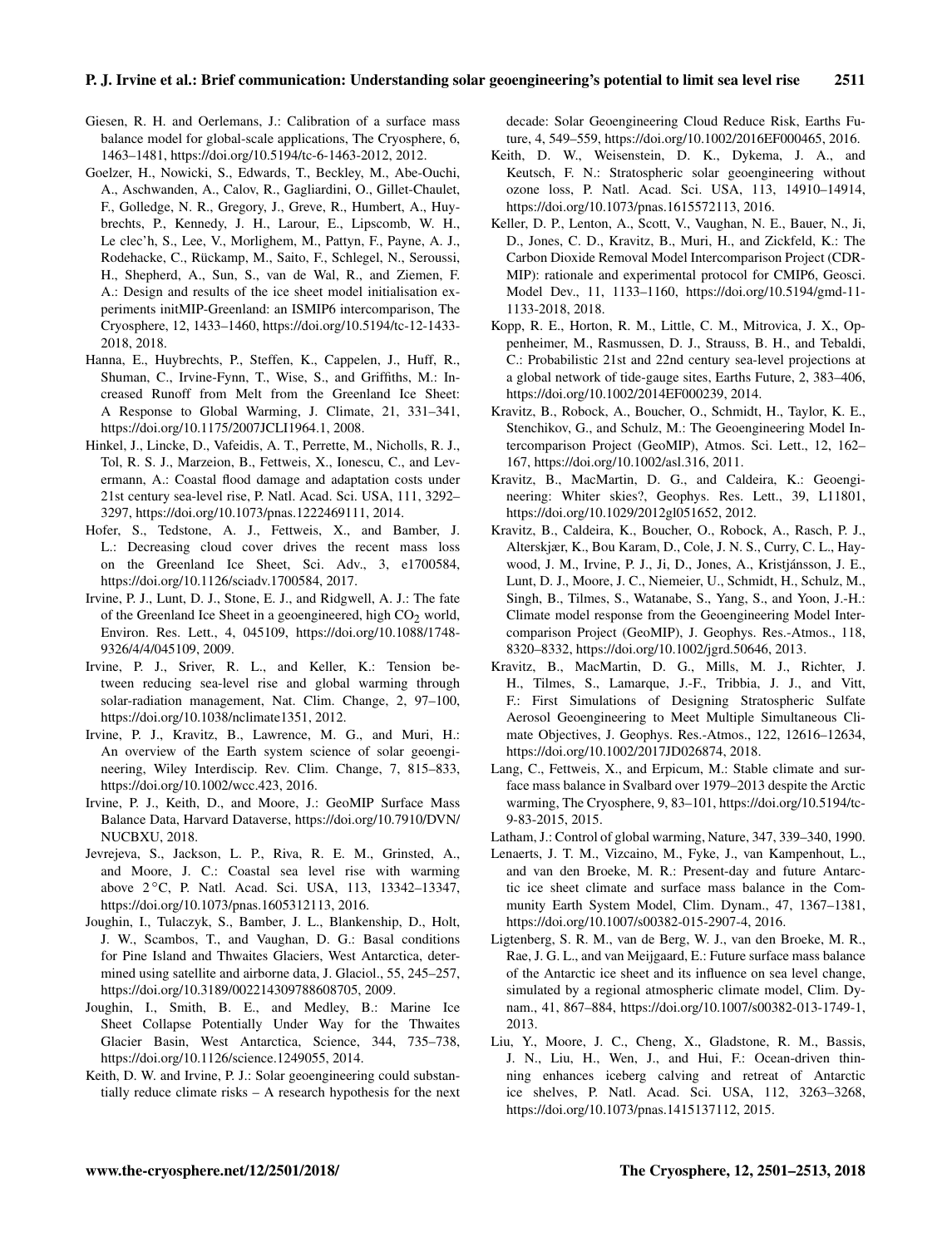- McClellan, J., Keith, D. W., and Apt, J.: Cost analysis of stratospheric albedo modification delivery systems, Environ. Res. Lett., 7, 034019, https://doi.org[/10.1088/1748-9326/7/3/034019,](https://doi.org/10.1088/1748-9326/7/3/034019) 2012.
- McCusker, K. E., Battisti, D. S., and Bitz, C. M.: Inability of stratospheric sulfate aerosol injections to preserve the West Antarctic Ice Sheet, Geophys. Res. Lett., 42, 4989–4997, https://doi.org[/10.1002/2015GL064314,](https://doi.org/10.1002/2015GL064314) 2015.
- Mercer, J. H.: West Antarctic ice sheet and  $CO<sub>2</sub>$  greenhouse effect: a threat of disaster, Nature, 271, 321–325, https://doi.org[/10.1038/271321a0,](https://doi.org/10.1038/271321a0) 1978.
- Mitchell, D. L. and Finnegan, W.: Modification of cirrus clouds to reduce global warming, Environ. Res. Lett., 4, 045102, https://doi.org[/10.1088/1748-9326/4/4/045102,](https://doi.org/10.1088/1748-9326/4/4/045102) 2009.
- Moore, J. C., Jevrejeva, S., and Grinsted, A.: Efficacy of geoengineering to limit 21st century sea-level rise, P. Natl. Acad. Sci. USA, 107, 15699–15703, https://doi.org[/10.1073/pnas.1008153107,](https://doi.org/10.1073/pnas.1008153107) 2010.
- Moore, J. C., Grinsted, A., Guo, X., Yu, X., Jevrejeva, S., Rinke, A., Cui, X., Kravitz, B., Lenton, A., Watanabe, S., and Ji, D.: Atlantic hurricane surge response to geoengineering, P. Natl. Acad. Sci. USA, 112, 13794–13799, https://doi.org[/10.1073/pnas.1510530112,](https://doi.org/10.1073/pnas.1510530112) 2015.
- Moriyama, R., Sugiyama, M., Kurosawa, A., Masuda, K., Tsuzuki, K., and Ishimoto, Y.: The cost of stratospheric climate engineering revisited, Mitig. Adapt. Strateg. Glob. Change, 22, 1207– 1228, https://doi.org[/10.1007/s11027-016-9723-y,](https://doi.org/10.1007/s11027-016-9723-y) 2016.
- Ohmura, A.: Physical Basis for the Temperature-Based Melt-Index Method, J. Appl. Meteorol., 40, 753–761, https://doi.org[/10.1175/1520-](https://doi.org/10.1175/1520-0450(2001)040<0753:PBFTTB>2.0.CO;2) [0450\(2001\)040<0753:PBFTTB>2.0.CO;2,](https://doi.org/10.1175/1520-0450(2001)040<0753:PBFTTB>2.0.CO;2) 2001.
- Oppenheimer, M., Little, C. M., and Cooke, R. M.: Expert judgement and uncertainty quantification for climate change, Nat. Clim. Change, 6, 445–451, https://doi.org[/10.1038/nclimate2959,](https://doi.org/10.1038/nclimate2959) 2016.
- Pitari, G., Aquila, V., Kravitz, B., Robock, A., Watanabe, S., Cionni, I., Luca, N. D., Genova, G. D., Mancini, E., and Tilmes, S.: Stratospheric ozone response to sulfate geoengineering: Results from the Geoengineering Model Intercomparison Project (GeoMIP), J. Geophys. Res.-Atmos., 119, 2629–2653, https://doi.org[/10.1002/2013JD020566,](https://doi.org/10.1002/2013JD020566) 2014.
- Pollard, D., DeConto, R. M., and Alley, R. B.: Potential Antarctic Ice Sheet retreat driven by hydrofracturing and ice cliff failure, Earth Planet. Sc. Lett., 412, 112–121, https://doi.org[/10.1016/j.epsl.2014.12.035,](https://doi.org/10.1016/j.epsl.2014.12.035) 2015.
- Pritchard, H. D., Ligtenberg, S. R. M., Fricker, H. A., Vaughan, D. G., van den Broeke, M. R., and Padman, L.: Antarctic ice-sheet loss driven by basal melting of ice shelves, Nature, 484, 502–505, https://doi.org[/10.1038/nature10968,](https://doi.org/10.1038/nature10968) 2012.
- Rintoul, S. R., Silvano, A., Pena-Molino, B., van Wijk, E., Rosenberg, M., Greenbaum, J. S., and Blankenship, D. D.: Ocean heat drives rapid basal melt of the Totten Ice Shelf, Sci. Adv., 2, e1601610, https://doi.org[/10.1126/sciadv.1601610,](https://doi.org/10.1126/sciadv.1601610) 2016.
- Ritz, C., Edwards, T. L., Durand, G., Payne, A. J., Peyaud, V., and Hindmarsh, R. C. A.: Potential sea-level rise from Antarctic icesheet instability constrained by observations, Nature, 528, 115– 118, https://doi.org[/10.1038/nature16147,](https://doi.org/10.1038/nature16147) 2015.
- Robel, A. A., Schoof, C., and Tziperman, E.: Persistence and variability of ice-stream grounding lines on retrograde bed slopes,

The Cryosphere, 10, 1883–1896, https://doi.org[/10.5194/tc-10-](https://doi.org/10.5194/tc-10-1883-2016) [1883-2016,](https://doi.org/10.5194/tc-10-1883-2016) 2016.

- Robock, A., Oman, L., and Stenchikov, G. L.: Regional climate responses to geoengineering with tropical and Arctic SO2 injections, J. Geophys. Res.-Atmos., 113, D16101, https://doi.org[/10.1029/2008jd010050,](https://doi.org/10.1029/2008jd010050) 2008.
- Robock, A., Marquardt, A., Kravitz, B., and Stenchikov, G.: Benefits, risks, and costs of stratospheric geoengineering, Geophys. Res. Lett., 36, L19703, https://doi.org[/10.1029/2009gl039209,](https://doi.org/10.1029/2009gl039209) 2009.
- Ryan, J. C., Hubbard, A., Stibal, M., Irvine-Fynn, T. D., Cook, J., Smith, L. C., Cameron, K., and Box, J.: Dark zone of the Greenland Ice Sheet controlled by distributed biologically-active impurities, Nat. Commun., 9, 1065, https://doi.org[/10.1038/s41467-](https://doi.org/10.1038/s41467-018-03353-2) [018-03353-2,](https://doi.org/10.1038/s41467-018-03353-2) 2018.
- Scambos, T., Hulbe, C., and Fahnestock, M.: Climate-Induced Ice Shelf Disintegration in the Antarctic Peninsula, in: Antarctic Peninsula Climate Variability: Historical and Paleoenvironmental Perspectives, edited by: Domack, E.,Levente, A., Burnet, A., Bindschadler, R., Convey, P., and Kirby, M., https://doi.org[/10.1029/AR079p0079,](https://doi.org/10.1029/AR079p0079) 2013.
- Shepherd, J., Caldeira, K., Cox, P., Haigh, J., Keith, D., Launder, B., Mace, G., MacKerron, G., Pyle, J., Rayner, S., Redgwell, C., Watson, A., Garthwaite, R., Heap, R., Parker, A., and Wilsdon, J.: Geoengineering the climate: science, governace and uncertainty, The Royal Society, London, 2009.
- Slangen, A. B. A., Adloff, F., Jevrejeva, S., Leclercq, P. W., Marzeion, B., Wada, Y., and Winkelmann, R.: A Review of Recent Updates of Sea-Level Projections at Global and Regional Scales, Surv. Geophys., 38, 385–406, https://doi.org[/10.1007/s10712-016-9374-2,](https://doi.org/10.1007/s10712-016-9374-2) 2017.
- Tilmes, S., Garcia, R. R., Kinnison, D. E., Gettelman, A., and Rasch, P. J.: Impact of geoengineered aerosols on the troposphere and stratosphere, J. Geophys. Res.-Atmos., 114, D12305, https://doi.org[/10.1029/2008jd011420,](https://doi.org/10.1029/2008jd011420) 2009.
- Tilmes, S., Kinnison, D. E., Garcia, R. R., Salawitch, R., Canty, T., Lee-Taylor, J., Madronich, S., and Chance, K.: Impact of very short-lived halogens on stratospheric ozone abundance and UV radiation in a geo-engineered atmosphere, Atmos. Chem. Phys., 12, 10945–10955, https://doi.org[/10.5194/acp-12-10945-](https://doi.org/10.5194/acp-12-10945-2012) [2012,](https://doi.org/10.5194/acp-12-10945-2012) 2012.
- Tilmes, S., Fasullo, J., Lamarque, J.-F., Marsh, D. R., Mills, M., Alterskjær, K., Muri, H., Kristjánsson, J. E., Boucher, O., Schulz, M., Cole, J. N. S., Curry, C. L., Jones, A., Haywood, J., Irvine, P. J., Ji, D., Moore, J. C., Karam, D. B., Kravitz, B., Rasch, P. J., Singh, B., Yoon, J.-H., Niemeier, U., Schmidt, H., Robock, A., Yang, S., and Watanabe, S.: The hydrological impact of geoengineering in the Geoengineering Model Intercomparison Project (GeoMIP), J. Geophys. Res.-Atmos., 118, 11036–11058, https://doi.org[/10.1002/jgrd.50868,](https://doi.org/10.1002/jgrd.50868) 2013.
- van de Berg, W. J., van den Broeke, M., Ettema, J., van Meijgaard, E., and Kaspar, F.: Significant contribution of insolation to Eemian melting of the Greenland ice sheet, Nat. Geosci., 4, 679–683, https://doi.org[/10.1038/ngeo1245,](https://doi.org/10.1038/ngeo1245) 2011.
- Victor, D. G.: On the regulation of geoengineering, Oxf. Rev. Econ. Policy, 24, 322–336, https://doi.org[/10.1093/oxrep/grn018,](https://doi.org/10.1093/oxrep/grn018) 2008.